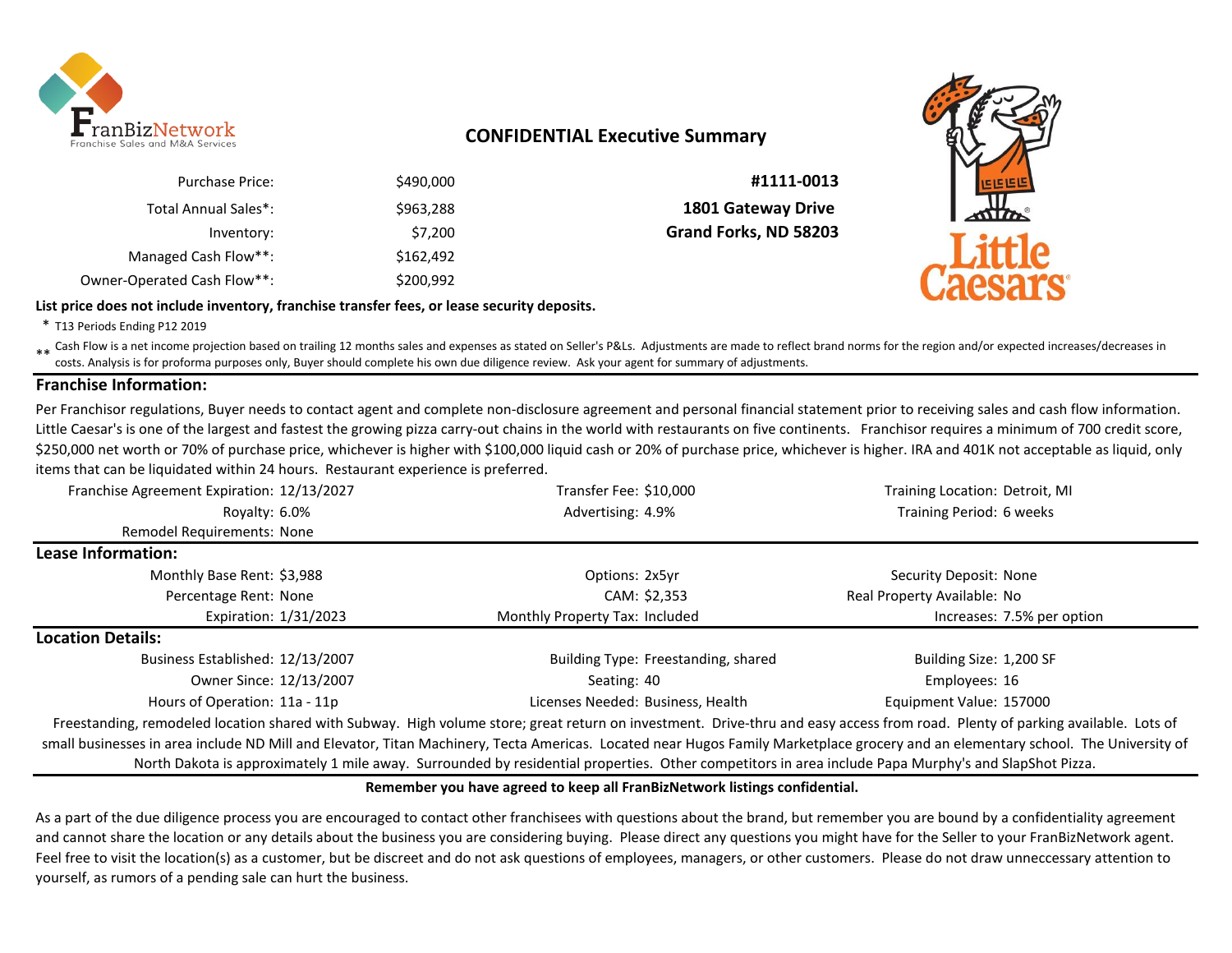

### **MONTHLY SALES**



| #1111-0013 |           |                |                |           |           |           |           |                |          |            |            |            |            |              |
|------------|-----------|----------------|----------------|-----------|-----------|-----------|-----------|----------------|----------|------------|------------|------------|------------|--------------|
|            | <b>P1</b> | P <sub>2</sub> | P <sub>3</sub> | <b>P4</b> | <b>P5</b> | <b>P6</b> | <b>P7</b> | P <sub>8</sub> | P9       | <b>P10</b> | <b>P11</b> | <b>P12</b> | <b>P13</b> | <b>TOTAL</b> |
| 2017       | \$47,174  | \$45,854       | \$47,972       | \$48,788  | \$49,487  | \$47,724  | \$49,520  | \$47,943       | \$49,848 | \$47,575   | \$44,751   | \$41,861   | \$42,137   | \$610,634    |
| 2018       | \$53,416  | \$54,959       | \$58,404       | \$65,237  | \$66,558  | \$63,648  | \$65,037  | \$63,895       | \$68,533 | \$67,278   | \$61,286   | \$66,784   | \$62,662   | \$817,698    |
| \$ +/-     | \$6,243   | \$9,106        | \$10,432       | \$16,449  | \$17,071  | \$15,925  | \$15,517  | \$15,951       | \$18,685 | \$19,703   | \$16,536   | \$24,923   | \$20,524   | \$207,064    |
| $% +/-$    | 13%       | 20%            | 22%            | 34%       | 34%       | 33%       | 31%       | 33%            | 37%      | 41%        | 37%        | 60%        | 49%        | 34%          |
|            |           |                |                |           |           |           |           |                |          |            |            |            |            |              |
| 2018       | \$53,416  | \$54,959       | \$58,404       | \$65,237  | \$66,558  | \$63,648  | \$65,037  | \$63,895       | \$68,533 | \$67,278   | \$61,286   | \$66,784   | \$62,662   | \$817,698    |
| 2019       | \$63,819  | \$71,082       | \$69,202       | \$71,750  | \$79,957  | \$75,362  | \$77,320  | \$79,778       | \$82,851 | \$79,976   | \$79,228   | \$70,301   | \$0        | \$900,626    |
| \$ +/-     | \$10,403  | \$16,123       | \$10,797       | \$6,514   | \$13,398  | \$11,713  | \$12,283  | \$15,884       | \$14,318 | \$12,698   | \$17,942   | \$3,517    |            | \$145,590    |
| $% +/-$    | 19%       | 29%            | 18%            | 10%       | 20%       | 18%       | 19%       | 25%            | 21%      | 19%        | 29%        | 5%         |            | 19%          |